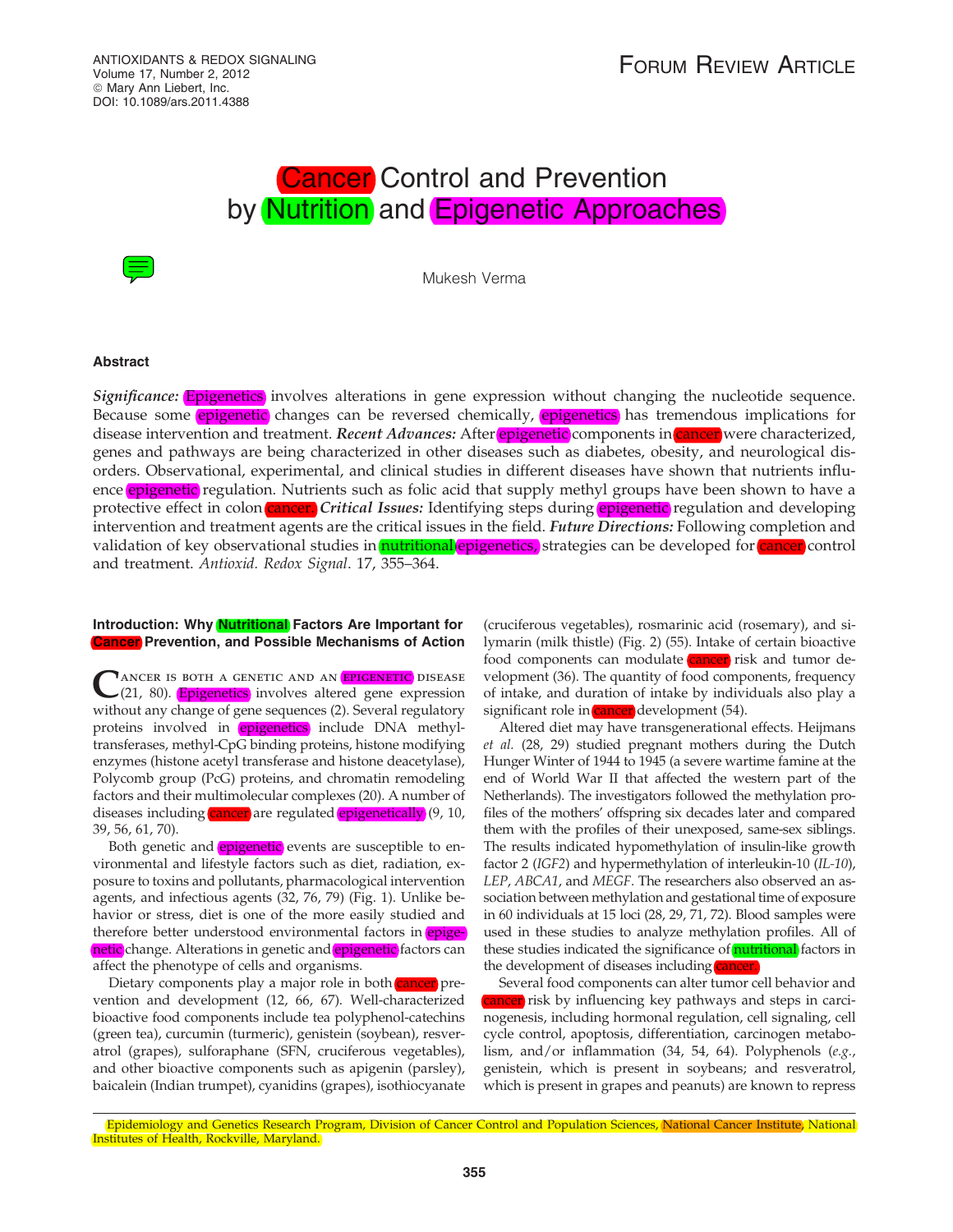

FIG. 1. Factors contributing to carcinogenesis. Both genetic and **epigenetic** regulation of gene expression contributes in c development. Factors mentioned here may work independently or in combination. Some factors affect DNA, whereas others affect proteins and nucleic acids simultaneously. (To see this illustration in color the reader is referred to the web version of this article at www .liebertonline.com/ars).

the expression of androgen receptor (AR) (44); reduced levels of AR lower the level of prostate-specific antigen and modulate proliferating cell nuclear antigen, p21, and p27 (30, 59). Indole-3-carbinol (which is abundant in cruciferous vegetables) can inhibit cellular proliferation in human breast cancer cells (73). Xenobiotic compounds, including tobacco-specific carcinogens known to induce lung tumors, can occur following dietary exposure to isothiocyanates from cruciferous vegetables by activating detoxifying phase II enzymes (86). Flaxseed or fish oil (which are rich in n-3 fatty acids) can suppress proinflammatory cytokines, including tumor necrosis factor- $\alpha$  and IL-1- $\beta$ , which have been linked to increased colon  $\frac{cancer}{\text{risk}}$  risk (4, 84). These examples demonstrate that some nutritional components show their maximum activity in specific organs, and their targets can be specific as well. Not all tissues respond equally to bioactive food components, as discussed below. Genistein shows specificity for the receptor type; it competes more strongly with estrogen to bind to estrogen receptor-beta ( $ER-\beta$ ) than to estrogen receptor-alpha (ER- $\alpha$ ) (52, 88). ER- $\beta$  is expressed extensively in the prostate but to a much lower degree in the colon. Similarly, the effectiveness of genistein against  $ER-\beta$ -mediated processes may be greater in the prostate than in the colon. Zinc deficiency has been reported to be more of a factor in the development of cancer at some organ sites, such as the esophagus, than at others (27, 83). Further mechanistic studies should consider tissue specificity as a parameter in the overall bioefficacy of a specific food component.

#### Epigenetics and Cancer

During the last decade, advancements were made in understanding the *epigenetic* regulation of **cancer** development and identifying modifiable and host factors that contribute to disease development (21, 41, 77, 78, 89). The following section describes major players in **epigenetic** regulation and key components of the *epigenetic* machinery.

#### Components of the **epigenetic** machinery

The components of the **epigenetic** machinery are DNA methylation, histone modifications, noncoding RNAs, selected nonhistone proteins, and imprinting (38, 89). The most studied component is methylation. A brief description of each epigenetic component follows.



FIG. 2. Natural food components with epigenomealtering properties. (To see this illustration in color the reader is referred to the web version of this article at www .liebertonline.com/ars).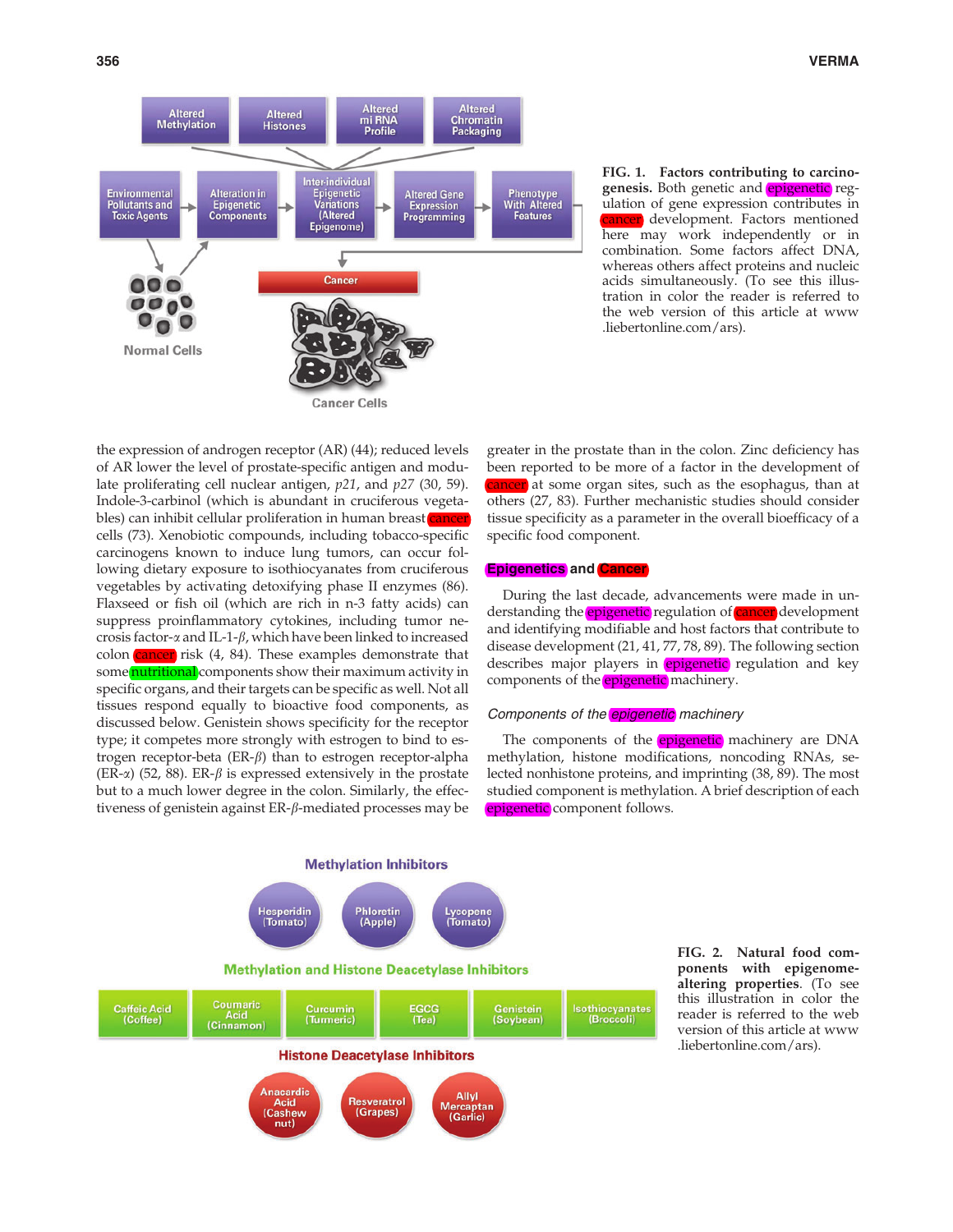## NUTRITIONAL CANCER EPIGENETICS 357

DNA methylation. DNA methylation involves chemical modifications to the cytosine base in DNA (also called 5 methylcytosine), predominantly in the context of a cytosineguanine (CpG) dinucleotide (5, 40, 41). Other forms have been identified recently, such as 5'-hydroxymethylcytosine, although the biological significance of this mark has yet to be determined. Approximately 60% of human genes contain a high density of CpG dinucleotides, known as CpG islands. The current dogma describes DNA methylation at the promoter of a gene as a sign of silenced gene expression. It has become apparent over more than a decade that promoter DNA hypermethylation is one of the most common somatic aberrations in **cancer** development. Animal models that produce characteristics of liver cancer by altering dietary components without using any mutagen or radiation exposure are well established for studying **epigenetic** influences on liver cancer (49, 62, 63). Dietary selenium also has been shown to affect methylation levels in animal models of **cancer** (14, 15). DNA was hypomethylated in the liver and colon of animals fed a selenium-deficient diet. These studies demonstrated that the quantity of food components and timing of feeding are both equally important.

Histone modifications. Mammalian DNA is packaged into chromosomes by wrapping the DNA around nucleosomes made up of an octamer of histone proteins. Each of the different histone types has N-terminal protein tails that extend outside of the nucleosome and can be modified by several large families of enzymes (81). Different histone modifications (e.g., acetylation, biotinylation, methylation, phosphorylation, and sumoylation) mark either active (euchromatin) or inactive (heterochromatin) chromatin and define the chromosomal structure and gene expression state of the genes within that chromosomal domain. For example, H3K4me3 has been associated with active transcription, whereas H3K9me3 has been associated with gene repression. The dimeric H3 and H4 form a tetramer, whereas H2A and H2B remain as a dimer. It has been observed that specific histone modifications, namely global loss of acetylation of K16 and trimethylation of K20 of histone H4, are hallmarks of human cancers (22). In addition, the level of histone modifications has been associated with tumor size. More specifically, low levels of H4R3me2, H3K9ac, and H4K16ac were associated with large tumor size and vascular invasion (H4K16ac) (19). Reduced levels of histone modifications such as lysine acetylation (H3K9ac, H3K18ac, and H4K12ac), lysine methylation (H3K4me2 and H4K20me3), and arginine methylation (H4R3me2) were associated with tumors with a poor prognosis, for example, basal-like tumors and HER-2-positive tumors. Different histone modifications and their functions are shown in Figure 3.

miRNA profiling. **Epigenetic** regulation by RNA-based mechanisms can occur at both the posttranscriptional level and at the level of chromatin. These mechanisms are mediated by small noncoding RNAs, which can induce DNA methylation or histone modifications that result in silenced or enhanced gene expression. Posttranscriptional regulation of gene expression by miRNAs also serves as an important element of the epigenome (8, 25). The involvement of miRNAs in er is seen in their essential role of tumor cell differentiation and tumor development. For example, miR-21 was shown to be upregulated in glioblastoma (GBM), impacting the expression of downstream targets such as  $p53$ , TGF- $\beta$ , TIMP3, and PTEN. Another miRNA upregulated in GBM is miR-26a, which is involved in GBM development and proliferation. Downregulated miRs include miR-124, a cell cycle regulator and neuronal differentiator; miR-128, a gliomaproliferation inhibitor; and miR-451, an invasion inhibitor. High-throughput technologies are used to follow miRNA profiling in clinical samples.

Chromatin structure. Chromatin, which is composed of nucleosomes, is the key component of epigenome. Nucleosomes



FIG. 3. Histone modifications and their functions. (To see this illustration in color the reader is referred to the web version of this article at www.liebertonline.com/ars).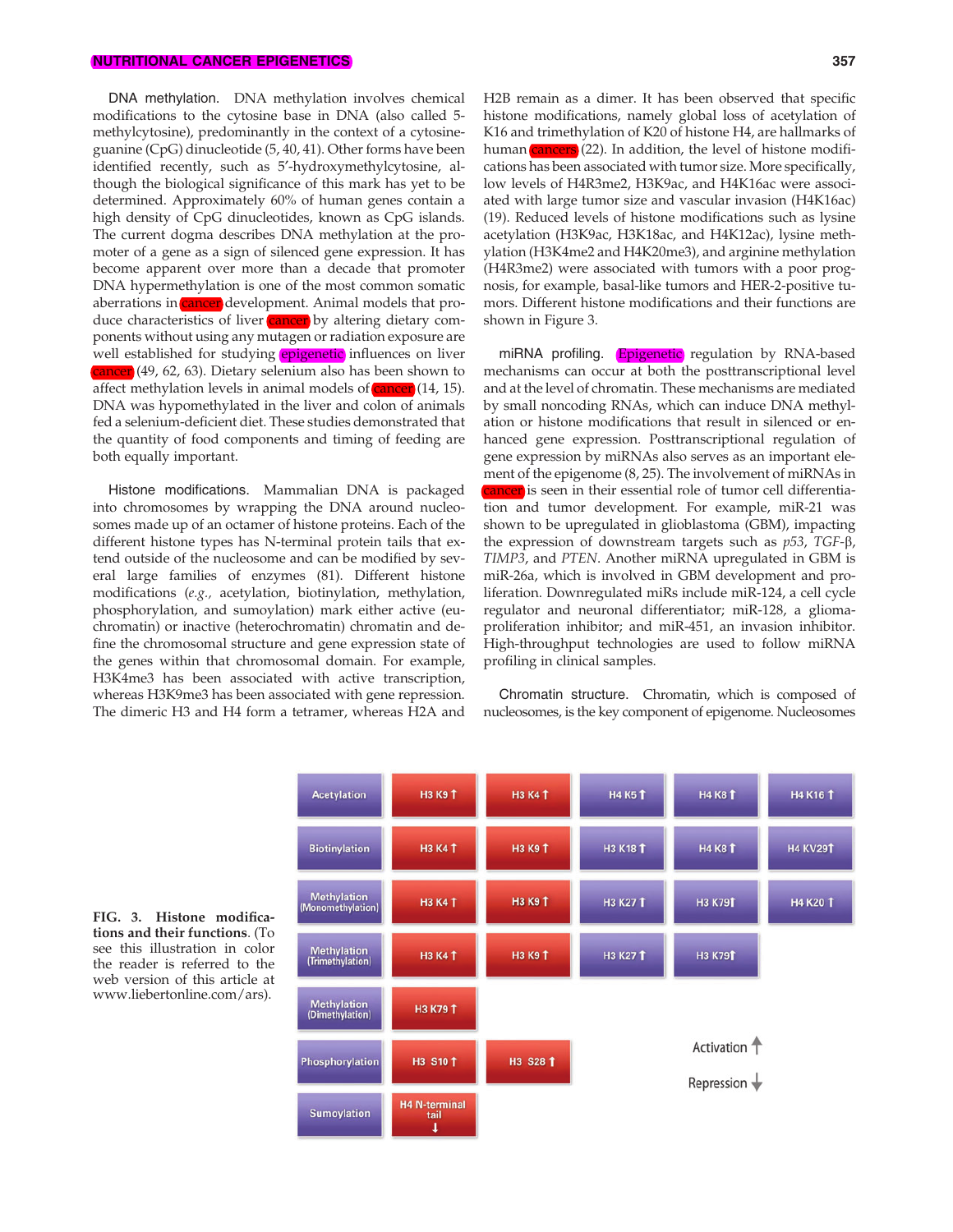are comprised of histone proteins arranged as octamers associated with 146 bp of DNA via its negatively charged phosphate backbone. The compressed and relaxed state of chromatin affects gene expression.

Imprinting. Paternal and maternal alleles are regulated differently by imprinting. The most studied gene is IGF2 (13, 31). This gene is expressed from the paternal allele and is located within a cluster of imprinted genes on chromosome 11p15. Hypomethylation at a differentially methylated region of IGF2, differentially methylated region 0, is associated with IGF2 loss of imprinting in Wilm's tumor. The maternal allele also is unmethylated in this tumor. As a result, biallelic expression is observed (85).

PcG proteins. The chromatin-associated PcG proteins are needed for accurate axial body patterning during embryonic development (33, 47). PcG proteins silence genes by **epigenetic** mechanisms (26, 60). The Hox gene has been studied extensively. PcG proteins maintain the silent state of developmentally important genes. The role of miRNAs in targeting PcG proteins to chromatin also has been proposed (69). Few PcG proteins are expressed abnormally in different tumors (47).

Repetitive regions, such as LINE and Alu, are hypermethylated in the normal state and hypomethylated during growth and development. This process prevents chromosomal instability, translocation, and gene disruption caused by the activation of transposons (2, 20).

## Models in nutritional epigenetics: folic acid deficiency and cancer

Folate, a cofactor, acts as a carrier of the methyl group and is involved in the generation of S-adenosyl methionine (SAM). In turn, SAM becomes the primary donor of methyl groups for the hypermethylation of genes. Furthermore, dietary factors (e.g., vitamin B6, vitamin B12, and Zn) that feed into the folate cycle have an effect on methyl group availability (66, 67). In animal models, choline or methionine restriction during pregnancy results in hypomethylation of genes involved in brain development (37, 87). Models have been used to follow disease development as a result of over- or undernu**trition** in utero. For example, vascular disease was developed in rats for two generations when mothers were undernourished (1).

## Interaction of bioactive food components with *epigenetic* components

Dietary polyphenols from green tea, turmeric, soybeans, broccoli, and other natural resources have multiple cellregulatory activities within cancer cells (32). Some dietary polyphenols may exert their chemopreventive effects in part by modulating various components of the *epigenetic machinery* in humans. The major compound in green tea is catechins, which include (-)-epicatechin (EC), (-)-epicatechin-3-gallate (ECG),  $(-)$ -epigallocatechin (EGC), and  $(-)$ -epigallocatechin-3-gallate (EGCG). EGCG has been identified as the most effective constituent among all tea bioactive food components. EGCG induces apoptosis and cell cycle arrest in many cancer cells. Another mechanism by which EGCG acts is the inhibition of DNA Methyl Transferase 1 (DNMT1), leading to demethylation and reactivation of methylation-silenced genes. Treatment of human esophageal cells with EGCG has been shown to reduce DNMT1 activity via hypomethylation and re-expression of genes such as p16, retinoic acid receptor  $\beta$  (RAR $\beta$ ), O<sup>6</sup>-methylguanine methyltransferase (MGMT), and human mutL homologue 1 (hMLH1). In addition, it has been reported that consumption of polyphenols could lead to a decrease in available SAM and an increase in S-adenosyl-L-homocysteine and homocysteine levels, which may affect methylation patterns (14, 55). Few dietary components have been characterized in terms of their involvement via epigenetic regulation and are shown in Figure 4.

Dietary polyphenols and modulation/intervention of **epi**genetic changes associated with cancer. Tea is the second most consumed beverage worldwide, and tea polyphenols can regulate gene expression by **epigenetic** mechanisms. The most common compounds in tea are catechins, including  $(-)$ - $(EC)$ ,  $(-)$ -ECG,  $(-)$ -EGC, and  $(-)$ -EGCG. Among these catechins, EGCG accounts for one-half of the polyphenols in green tea (55) that have DNMT1-inhibitory properties. This results in the demethylation of silenced genes and prevention of cancer.

Sirtuins and **epigenetic** changes. Sirtuins are a group of proteins found in humans that have deacetylase properties (23). In addition, sirtuins are a family of nicotinamide adenine dinucleotide  $(NAD +)$ –dependent deacetylases, and they have monoribosyltransferase activity. Sirtuins affect aging, transcription, apoptosis, energy efficiency, and alertness during caloric restriction and stress resistance (43, 65). Seven types of sirtuins have been reported to date (SIRT-1 through SIR-7), and they are localized either in the nucleus or mitochondria. Resveratrol, a potential activator of SIRT-1, is present in plants and has **anticancer**, antiinflammatory, blood sugar-lowering, and other beneficial cardiovascular effects (3, 75).

One-carbon metabolism. Folate is a water-soluble B vitamin and, in its synthetic form, is called folic acid (74). A number of fortified foods contain folic acid. Its cancer prevention properties have been observed in different cancers, especially colorectal cancer, if a balanced amount of folic acid is consumed (6, 17, 18). Folates, present in high concentrations in green leafy vegetables, maintain DNA stability through their ability to donate one-carbon units for cellular metabolism. Mammals cannot synthesize folate *de novo*; therefore, they get it either from natural foods (green leafy vegetables), supplemented foods, or from microbial breakdown during digestion (35). The methionine cycle starts from 5-methyltetrahydrofolate, which remethylates homocysteine to methionine. In the next step, methionine is metabolized to SAM, which controls transcription and protein expression due to its ability to methylate cytosine in DNA. Folate deficiency may contribute to carcinogenesis by altering the processes just described. Mitochondrial DNA stability and mitochondrial functions also are affected by dietary folate status (7, 11, 82).

## Early exposure and cancer risk (maternal nutrition and placental development)

Genetic susceptibility, environmental factors, age, and microenvironment all play a significant role in the development of cancer. Fewer studies have been conducted on the effects of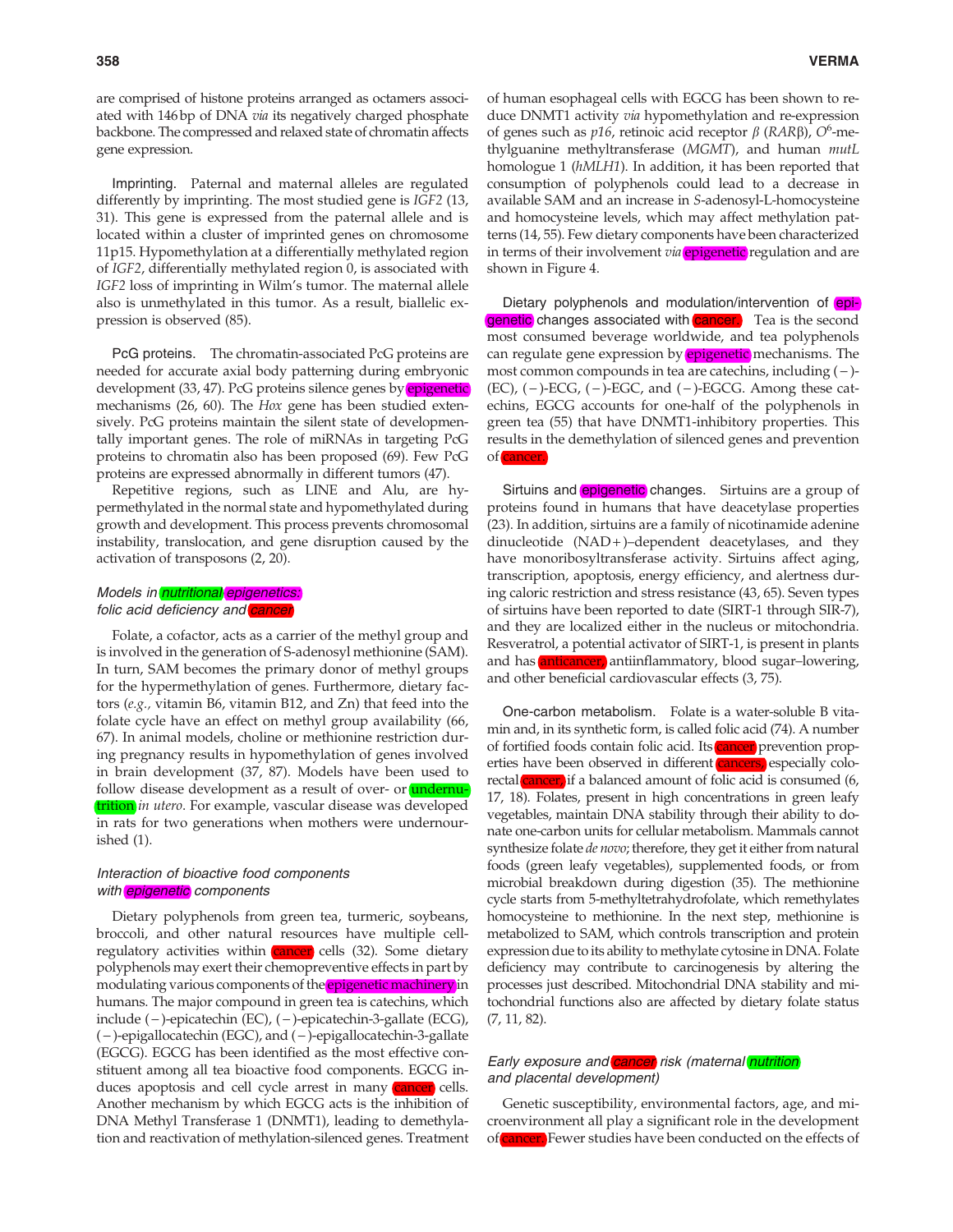### NUTRITIONAL CANCER EPIGENETICS 359



FIG. 4. Dietary components and their interaction with **epigenetic** regulation. The top part of the figure shows different components that have been reported to interact with epigenetic components. At the bottom part of the figure, major epigenetic components are shown. (To see this illustration in color the reader is referred to the web version of this article at www.liebertonline.com/ars).

these factors on the risk of **cancer** for pregnant women and fetuses. When mother is exposed to adverse conditions, the fetal **nutrition** may cause alterations in structure, physiology, and metabolism that predispose individuals to metabolic, endocrine, and cardiovascular diseases as adults. Because of the ethical issues involved, most of these studies have been observational studies only.

Selected dietary components consumed during early pregnancy may influence postnatal risk of **cancer** development, although all dietary components are not harmful (32, 35). In those cases where adverse effects on fetal development were observed, a proposed mechanism includes methylation of genes due to dietary food components in the mother's diet (14) (Fig. 5). Both hypermethylation and hypomethylation of selected genes were observed. Genes that were overexpressed included Klf6, Klf9, Nid2, Ntn4, Per1, and Txnip, and genes that were repressed included Bcar3, Cldn12, Csf1, Jag1, Lgals3, Lypd3, Nme1, Ptges2, Ptgs1, and Smarcb1. In animal models, deficiencies of macronutrients during placental growth have been shown to affect fetal growth (58, 68). Most of the genes that contribute to reduced fetal growth are regulated by imprinting, and the maternal allele is affected in these cases. Functionally, the nutrient transport from mother to fetus via the placenta is affected dramatically by the hypomethylation of genes in the embryonic trophectoderm. Note that undernutrition due to a limited food supply, severe nausea and vomiting, early or closely spaced pregnancies, multiple

pregnancies, and placental dysfunction is quite common in some populations (48).

# Examples of nutritional epigenetics and cancer (nutritional intervention and *epigenetic* mechanisms)

Most of the clinical samples used for assessing the risk of and diagnosing cancer are from either blood or tissues, making it convenient to identify peripheral blood-based biomarkers for disease risk and prognosis. Researchers should make use of the many peripheral blood resource collections from around the world that have sample sizes that are appropriate for these types of investigation (46). Several studies have provided evidence for **epigenetic** traits in blood as potential **cancer** risk markers (45). As a first step to understanding the normal pattern of DNA methylation, a comprehensive map was constructed on a single Asian individual, at single base pair resolution using the latest high-throughput sequencing-based approaches (47). Because this was done for the first time on a human genome sequence, it can serve as a first reference. However, the mapping of many more individuals will be needed to provide a comprehensive map of normal epigenetic variation with which to compare cancer-specific epigenetic traits.

## **Epigenetic** inhibitors from natural products

Several natural nutrient products have interesting biological properties and structural diversity; such products often are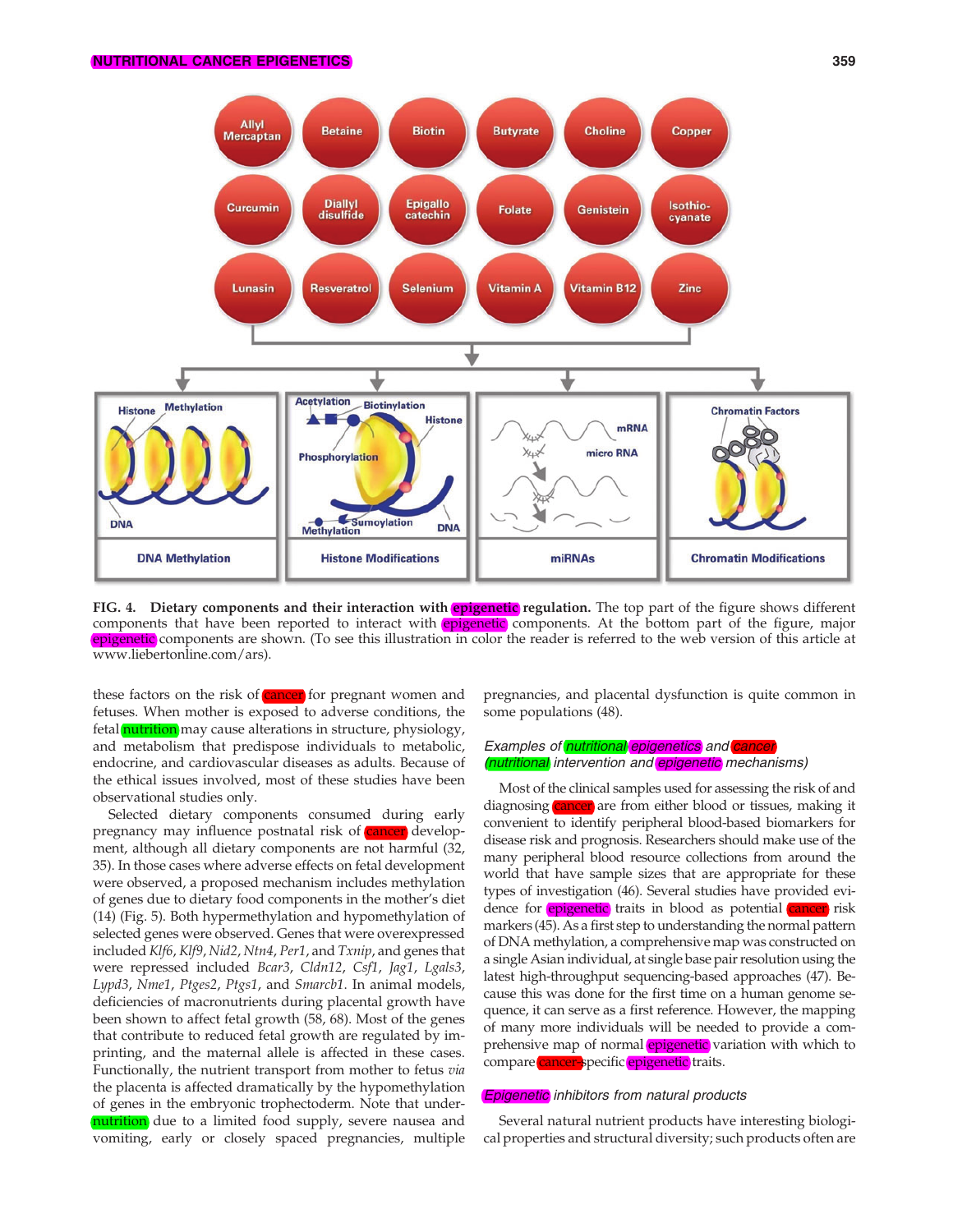



leading drug candidates for the treatment of cancer and other diseases. **Epigenetic** inhibitors (and activators of different steps) and their natural sources are described here. Parsley's apigenin is a DNMT inhibitor; ginger's allyl mercaptan is an Histone De-Acetylase (HDAC) inhibitor; turmeric's curcumin is a DNMT, HAT, and HDAC inhibitor; green tea's EGCG is a Histone Acetyl Transferase (HAT) and DNMT inhibitor; the soybean's genistein is a DNMT and HDAC inhibitor and an HDAC activator; lycopene, from tomatoes, is a demethylase; resveratrol, from grapes, is a DNMT inhibitor and an SIRT-1 activator; milk thistle's silymarin is an SIRI1 activator; and sulforaphane from cruciferous vegetables is an HDAC and DNMT1 inhibitor (14). Zeste homolog 2 gene, EZH2, is overexpressed in different cancers including breast cancer, and PcG protein levels can influence EZH2 activity. Recently, Dimri et al. (16) demonstrated that dietary omega-3 polyunsaturated fatty acids can regulate EZH2 expression in breast cancer by reducing the levels of PcG proteins by posttranslational modifications. Note that histone modifications triggered by Polycomb repressor complex signaling play an important role during embryonic stem cell differentiation; alterations in normal patterns may contribute to different diseases.

# Policies for determining nutrition supplement levels and implementing potential cancer prevention and therapy techniques

In nutritional epigenetics, the duration of exposure to bioactive food components should demonstrate a physiologically relevant change in a molecular target involved with car prevention. Investigators routinely use high-throughput screening technologies such as microarray analyses to examine the global effects of bioactive food components on gene expression patterns. These studies include the impact of super-nutritional exposures and their effects on growth or apoptosis. It is important to note, however, that blood levels of bioactive food components do not accurately reflect tissue concentrations, and research designs should employ concentrations that coincide with levels that reach the target tissue through dietary means without producing negative consequences. In other words, it is critical that proposed studies employ dietary rather than pharmacological concentrations of bioactive components.

A number of articles have been written about DNMT and HDAC inhibitors and their implications for **cancer** prevention and therapy (50, 53, 57). A few natural edible plant products have been shown to be capable of inhibiting DNMTs or HDACs (24, 51). When these nutrients are supplemented in the human diet, they may activate oncogenes. Due to the lack of specificity of these inhibitors, care should be taken in planning such trials (42). Regulatory agencies such as the U.S. Food and Drug Administration evaluate such data and provide policies and guidelines for the use of dietary products.

## Challenges and potential solutions in nutrient measurement technologies

Current dietary assessment methods and systems depend largely on time- and resource-intensive self-reporting and recall methods. When diet is assessed via self-reporting, the cognitive challenges involved in recalling and reporting quantities, types, and preparation of foods eaten often compromise assessment accuracy. Dietary assessment methods that do not rely solely on self-reporting and recall could enhance the accuracy and efficiency of dietary intake data collection and contribute to an improved understanding of the diet–disease relationship. Technologic and analytic advances during the past decade have led to the development of more objective methods for assessing dietary intake. Leading examples include sophisticated dietary image or short video capture devices that maybe housed on a mobile phone platform and paired with speech recognition, text interface, and/ or geospatial location. With the advent of electronic medical records and focus on the epidemic of obesity and related comorbidities, clinicians, researchers, and practitioners increasingly are interested in using objective measures to monitor patient/participant behavior as a tool for chronic disease prevention and management and health research.

The development of an easily deployable architecture for image-based dietary data transfer, storage, analysis, and reporting will support the potential to increase our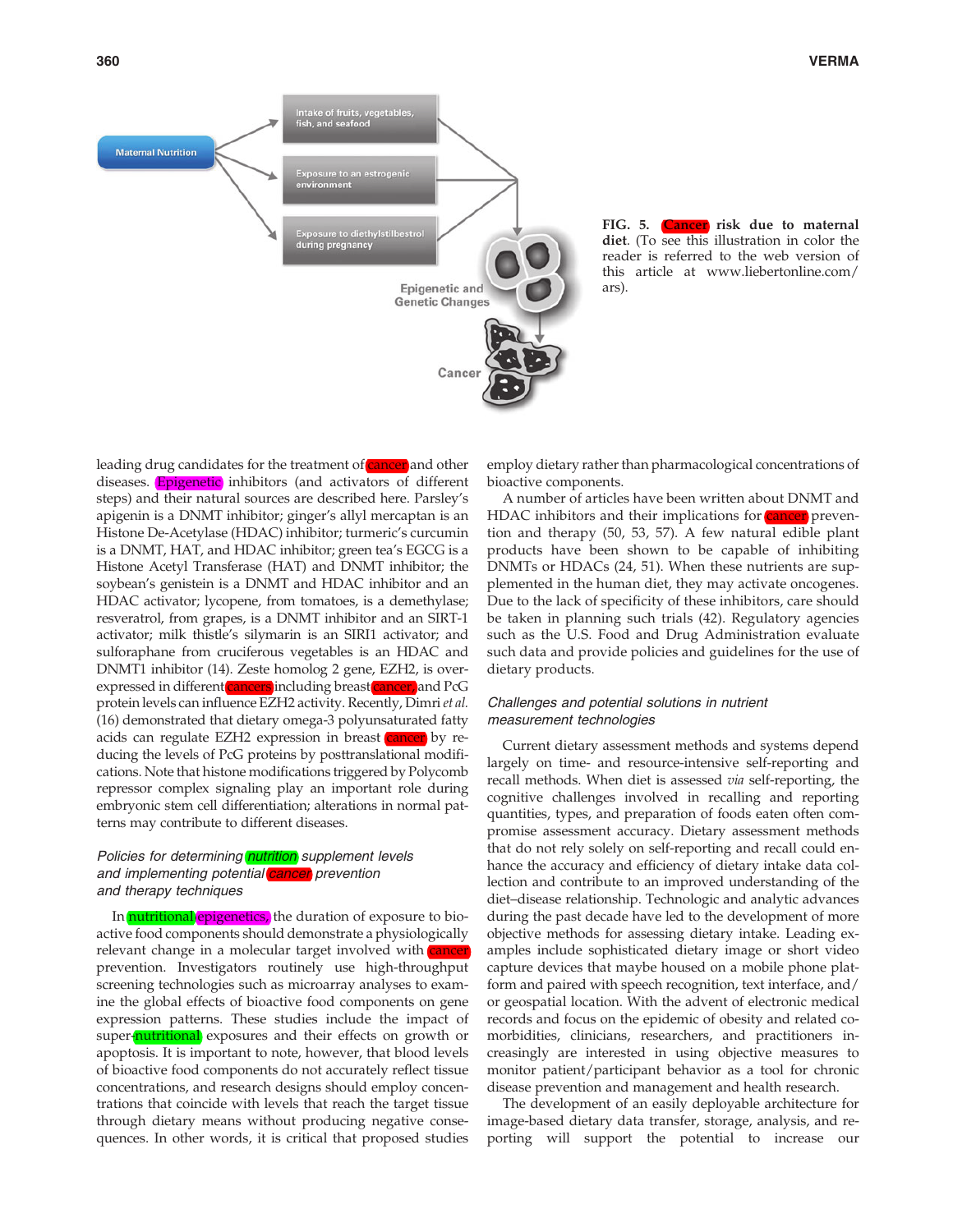understanding of the relationship between diet and **cancer** risk. Software systems capable of managing and analyzing the rich media collected by mobile sensors currently are limited, however. The complexity of data management and analysis needed to provide image-based measures of dietary intake presents a significant barrier to the integration of these measures into clinical practice and trials, epidemiological research, and behavioral monitoring applications. To overcome current barriers and facilitate the integration of image-based dietary measures into applications including electronic medical records and other health information systems, research should be conducted with a focus on developing an easily deployable architecture for data collection, transfer, storage, analysis, and reporting of dietary intake. Specific topics for further research may include development of (i) a mobile application to facilitate and control the collection and transfer of dietary images or video and any associated information such as annotations, probes, or geospatial location; (ii) a standardized dietary-rich media database architecture and procedures to import and store data transferred from the mobile application; (iii) transparent and modifiable analytic tools that can incorporate existing and evolving methods to generate individual- and group-level dietary intake measures from dietary images and associated data; and (iv) reporting systems to communicate outputs to patients/subjects, electronic medical records, health surveillance systems, and/or researchers.

Data processing applications and analytic tools maybe derived from established methods for dietary imaging analysis and common practices. Automated food item identification, quantity estimation, and consumed volume reconstruction can be achieved based on pre- and postmeal videos, digital images, and photos. Links should be created to established nutrient databases, such as the U.S. Department of Agriculture's (USDA) Food and Nutrient Database for Dietary Studies, US-DA's MyPyramid Equivalents Database, Global Positioning System, and the Gladson Nutrition Database. Furthermore, data linkages should be established and validated within the Dietary Intake Summary Database. This will facilitate the identification of individual-level data characteristics on a per meal, daily, and/or weekly basis.

# The Current Landscape and Perspectives, and Where Do We Go from Here?

Cancer has been associated with inherited genetic sequences but also results from **epigenetic** changes. Topics for future research in this area include validation of current putative diet-related surrogate endpoints, development of novel endpoints, and incorporation and integration of information from epigenomics and genomics.

**Epigenetic** alterations in tumor suppressor genes and in genes that are involved in controlling cell proliferation, DNA repair and metastasis, and hormone-receptor expression have been shown to play a role in tumor causation and progression. Dietary components also contribute to these processes. This information has implications for **cancer** epidemiology. The prevalence of **epigenetic** alterations may provide a basis for understanding the unequal cancer burden in early onset disease, disease aggressiveness, and the poor outcomes observed in various racial and ethnic populations. Identifying these differences in **epigenetic** processes in various diverse populations may enable the development of **epigenetic** biomarkers of cancer risk and the design of more effective therapeutic interventions. **Epigenetic** research has the potential to enhance our understanding of the determinants of the **cancer** burden among diverse populations and, ultimately, for reducing **cancer** health disparities.

Research in **nutritional** epigenetics may help to answer questions such as how bioactive food components regulate epigenetic events in different diseases; how bioactive food components alter *epigenetic* patterns and restore gene function; how these components circumvent and compensate for pathways that are altered during disease development; how gene-specific **epigenetic** inhibitors can be developed; how temporality in the *epigenetic* profile caused by bioactive food components can be measured; and how epigenomic and genomic data can be integrated to develop personalized medicine approaches.

Other challenges include the large number of input variables, relatively few intermediate markers and measurements, limited outcome measurements, lack of in silico models, and the dynamic nature of nutrients. Single-pathway approaches should be expanded to a genome-wide approach to measure *epigenetic* changes (45). Another aspect that attracts attention is variation in food processing and preparation techniques, which also contributes to differences in the bioactivities of food components.

Dietary recommendations at the population level will continue to be made, but customized dietary recommendations at the individual level are the expectation for the future. Combined efforts including changes in lifestyle (exercise), controlled and selective nutrition, and epigenetic drugs could bring about the reversal of diseases or at least slow down disease processes and enhance survival. Our current knowledge of the human epigenome and genome with respect to dietary components may make this possible.

## Acknowledgment

I am thankful to Joanne Brodsky for reading the manuscript and providing her suggestions.

#### **References**

- 1. Anderson CM, Lopez F, Zimmer A, and Benoit JN. Placental insufficiency leads to developmental hypertension and mesenteric artery dysfunction in two generations of Sprague-Dawley rat offspring. Biol Reprod 74: 538–544, 2006.
- 2. Ballestar E and Esteller M. Epigenetic gene regulation in cancer. Adv Genet 61: 247–267, 2008.
- 3. Beumer JH and Tawbi H. Role of histone deacetylases and their inhibitors in cancer biology and treatment. Curr Clin Pharmacol 5: 196–208, 2010.
- 4. Bommareddy A, Arasada BL, Mathees DP, and Dwivedi C. Chemopreventive effects of dietary flaxseed on colon tumor development. Nutr Cancer 54: 216–222, 2006.
- 5. Bryzgunova OE, Morozkin ES, Yarmoschuk SV, Vlassov VV, and Laktionov PP. Methylation-specific sequencing of GSTP1 gene promoter in circulating/extracellular DNA from blood and urine of healthy donors and prostate cancer patients. Ann N Y Acad Sci 1137: 222–225, 2008.
- 6. Carr DF, Whiteley G, Alfirevic A, and Pirmohamed M; FolATED study team. Investigation of inter-individual variability of the one-carbon folate pathway: a bioinformatic and genetic review. Pharmacogenomics J 9: 291–305, 2009.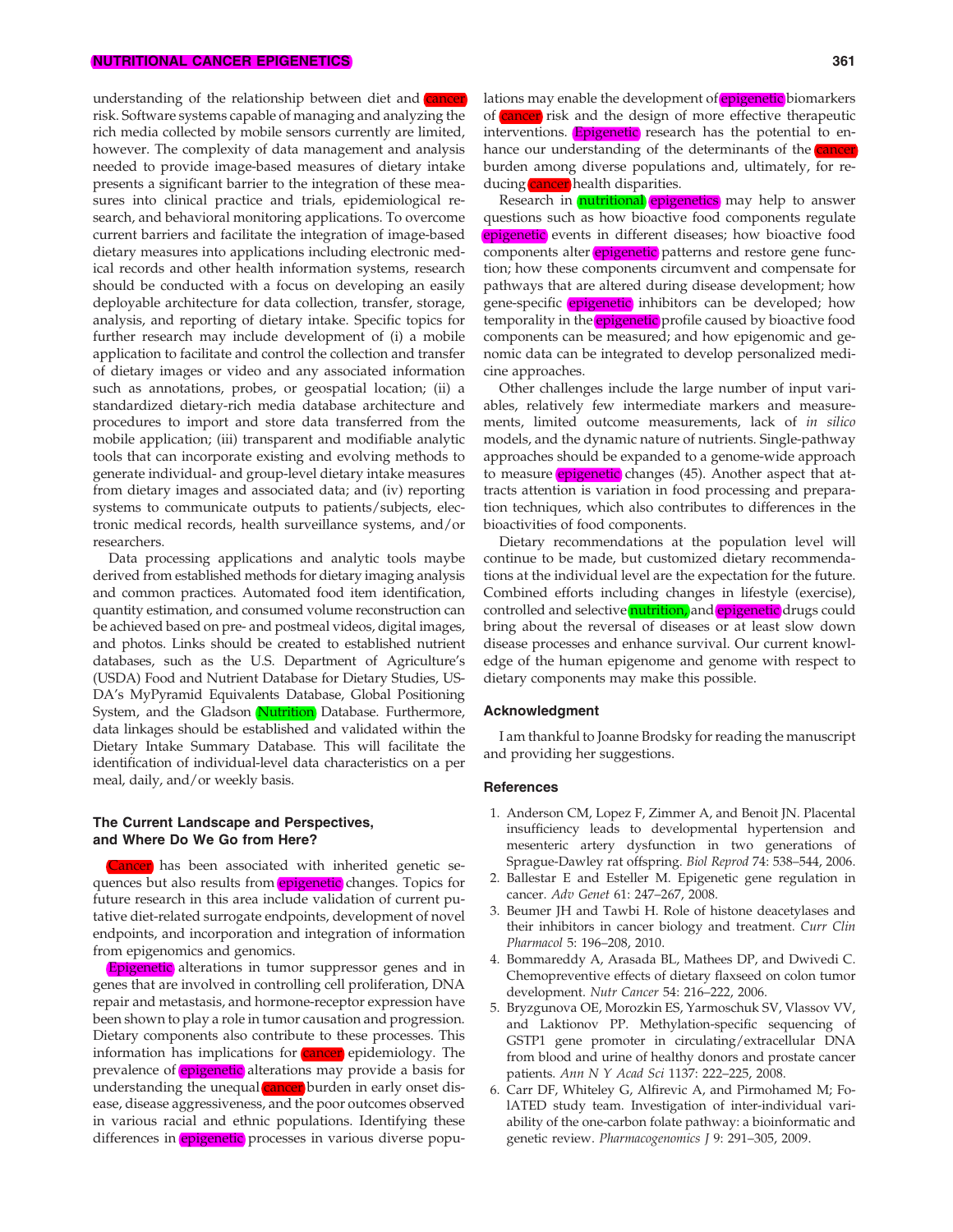- 7. Chang CM, Yu CC, Lu HT, Chou YF, and Huang RF. Folate deprivation promotes mitochondrial oxidative decay: DNA large deletions, cytochrome c oxidase dysfunction, membrane depolarization and superoxide overproduction in rat liver. Br J Nutr 97: 855–863, 2007.
- 8. Chen Y, Gelfond JA, McManus LM, and Shireman PK. Reproducibility of quantitative RT-PCR array in miRNA expression profiling and comparison with microarray analysis. BMC Genomics 10: 407, 2009.
- 9. Chobanian AV. Improved hypertension control: cause for some celebration. JAMA 303: 2082–2083, 2010.
- 10. Chobanian, AV, Bakris GL, Black HR, Cushman WC, Green LA, Izzo JL, Jones DW, Materson BJ, Oparil S, Wright JT Jr., and Roccella EJ; Joint National Committee on Prevention, Detection, Evaluation, and Treatment of High Blood Pressure, National Heart, Lung, and Blood Institute; and National High Blood Pressure Education Program Coordinating Committee. Seventh Report of the Joint National Committee on Prevention, Detection, Evaluation, and Treatment of High Blood Pressure. Hypertension 42: 1206– 1252, 2003.
- 11. Chou YF and Huang RF. Mitochondrial DNA deletions of blood lymphocytes as genetic markers of low folate-related mitochondrial genotoxicity in peripheral tissues. Eur J Nutr 48: 429–436, 2009.
- 12. Coppede` F. The complex relationship between folate/ homocysteine metabolism and risk of Down syndrome. Mutat Res 682: 54–70, 2009.
- 13. Dammann RH, Kirsch S, Schagdarsurengin U, Dansranjavin T, Gradhand E, Schmitt WD, and Hauptmann S. Frequent aberrant methylation of the imprinted IGF2/H19 locus and LINE1 hypomethylation in ovarian carcinoma. Int J Oncol 36: 171–179, 2010.
- 14. Davis CD and Ross SA. Dietary components impact histone modifications and cancer risk. Nutr Rev 65: 88–94, 2007.
- 15. Davis CD, Uthus EO, and Finley JW. Dietary selenium and arsenic affect DNA methylation in vitro in Caco-2 cells and in vivo in rat liver and colon. J Nutr 130: 2903–2909, 2000.
- 16. Dimri M, Bommi PV, Sahasrabuddhe AA, Khandekar JD, and Dimri GP. Dietary omega-3 polyunsaturated fatty acids suppress expression of EZH2 in breast cancer cells. Carcinogenesis 31: 489–495, 2010.
- 17. Donkena KV, Yuan H, and Young CY. Vitamin Bs, one carbon metabolism and prostate cancer. Mini Rev Med Chem 10: 1385–1392, 2010.
- 18. Duthie SJ. Folate and cancer: how DNA damage, repair and methylation impact on colon carcinogenesis. J Inherit Metab Dis 34: 101–109, 2011.
- 19. Elsheikh SE, Green AR, Rakha EA, Powe D G, Ahmed RA, Collins HM, Soria D, Garibaldi, JM, Paish CE, Ammar AA, Grainge MJ, Ball GR, Abdelghany MK, Martinez-Pomares L, Heery DM, and Ellis IO. Global histone modifications in breast cancer correlate with tumor phenotypes, prognostic factors, and patient outcome. Cancer Res 69: 3802–3809, 2009.
- 20. Esteller M. Epigenetics in cancer. N Engl J Med 358: 1148– 1159, 2008.
- 21. Feinberg AP. Genome-scale approaches to the epigenetics of common human disease. Virchows Arch 456: 13–21, 2010.
- 22. Fraga MF, Ballestar E, Villar-Garea A, Boix-Chornet M, Espada J, Schotta G, Bonaldi T, Haydon C, Ropero S, Petrie K, Iyer NG, Pérez-Rosado A, Calvo E, Lopez JA, Cano A, Calasanz MJ, Colomer D, Piris MA, Ahn N, Imhof A, Caldas C, Jenuwein T, and Esteller M. Loss of acetylation at Lys16

and trimethylation at Lys20 of histone H4 is a common hallmark of human cancer. Nat Genet 37: 391–400, 2005.

- 23. Fraga MF and Esteller M. Epigenetics and aging: the targets and the marks. Trends Genet 23: 413–418, 2007.
- 24. Ganesan A, Nolan L, Crabb SJ, and Packham G. Epigenetic therapy: histone acetylation, DNA methylation and anticancer drug discovery. Curr Cancer Drug Targets 9: 963–981, 2009.
- 25. Garzon R, Calin GA, and Croce CM. MicroRNAs in cancer. Annu Rev Med 60: 167–179, 2009.
- 26. Gieni RS and Hendzel MJ. Polycomb group protein gene silencing, non-coding RNA, stem cells, and cancer. Biochem Cell Biol 87: 711–746, 2009.
- 27. Han CT, Schoene NW, and Lei KY. Influence of zinc deficiency on Akt-Mdm2-p53 and Akt-p21 signaling axes in normal and malignant human prostate cells. Am J Physiol Cell Physiol 297: C1188–C1199, 2009.
- 28. Heijmans BT, Tobi EW, Lumey LH, and Slagboom PE. The epigenome: archive of the prenatal environment. Epigenetics 4: 526–531, 2009.
- 29. Heijmans BT, Tobi EW, Stein AD, Putter H, Blauw GJ, Susser ES, Slagboom PE, and Lumey LH. Persistent epigenetic differences associated with prenatal exposure to famine in humans. Proc Natl Acad Sci U S A 105: 17046–17049, 2008.
- 30. Hong SK, Kim JH, Lin MF, and Park JI. The Raf/MEK/ extracellular signal-regulated kinase 1/2 pathway can mediate growth inhibitory and differentiation signaling via androgen receptor downregulation in prostate cancer cells. Exp Cell Res 317: 2671–2682, 2011.
- 31. Jelinic P and Shaw P. Loss of imprinting and cancer. J Pathol 211: 261–268, 2007.
- 32. Johnson IT and Belshaw NJ. Environment, diet and CpG island methylation: epigenetic signals in gastrointestinal neoplasia. Food Chem Toxicol 46: 1346–1359, 2008.
- 33. Jones A and Wang H. Polycomb repressive complex 2 in embryonic stem cells: an overview. Protein Cell 1: 1056–1062, 2010.
- 34. Keijer J, Bekkenkamp-Grovenstein M, Venema D, and Dommels YE. Bioactive food components, cancer cell growth limitation and reversal of glycolytic metabolism. Biochim Biophys Acta 1807: 697–706, 2011.
- 35. Kim KC, Friso S, and Choi SW. DNA methylation, an epigenetic mechanism connecting folate to healthy embryonic development and aging. J Nutr Biochem 20: 917–926, 2009.
- 36. Kim YS and Milner JA. Bioactive food components and cancer specific metabolomic profiles. J Biomed Biotech 2011; PMID 21113295 (In press).
- 37. Kovacheva VP, Davison JM, Mellott TJ, Rogers AE, Yang S, O'Brien MJ, and Blusztajn JK. Raising gestational choline intake alters gene expression in DMBA-evoked mammary tumors and prolongs survival. FASEB J 23: 1054–1063, 2009.
- 38. Ku G and McManus MT. Behind the scenes of a small RNA gene-silencing pathway. Hum Gene Ther 19: 17–26, 2008.
- 39. Kulkarni A, Chavan-Gautam P, Mehendale S, Yadav H, and Joshi S. Global DNA methylation patterns in placenta and its association with maternal hypertension in pre-eclampsia. DNA Cell Biol 30: 79–84, 2011.
- 40. Kumar D and Verma M. Methods in cancer epigenetics and epidemiology. Methods Mol Biol 471: 273–288, 2009.
- 41. Laird PW. Principles and challenges of genome-wide DNA methylation analysis. Nat Rev Genet 11: 191–203, 2010.
- 42. Lane AA and Chabner BA. Histone deacetylase inhibitors in cancer therapy. J Clin Oncol 27: 5459–5468, 2009.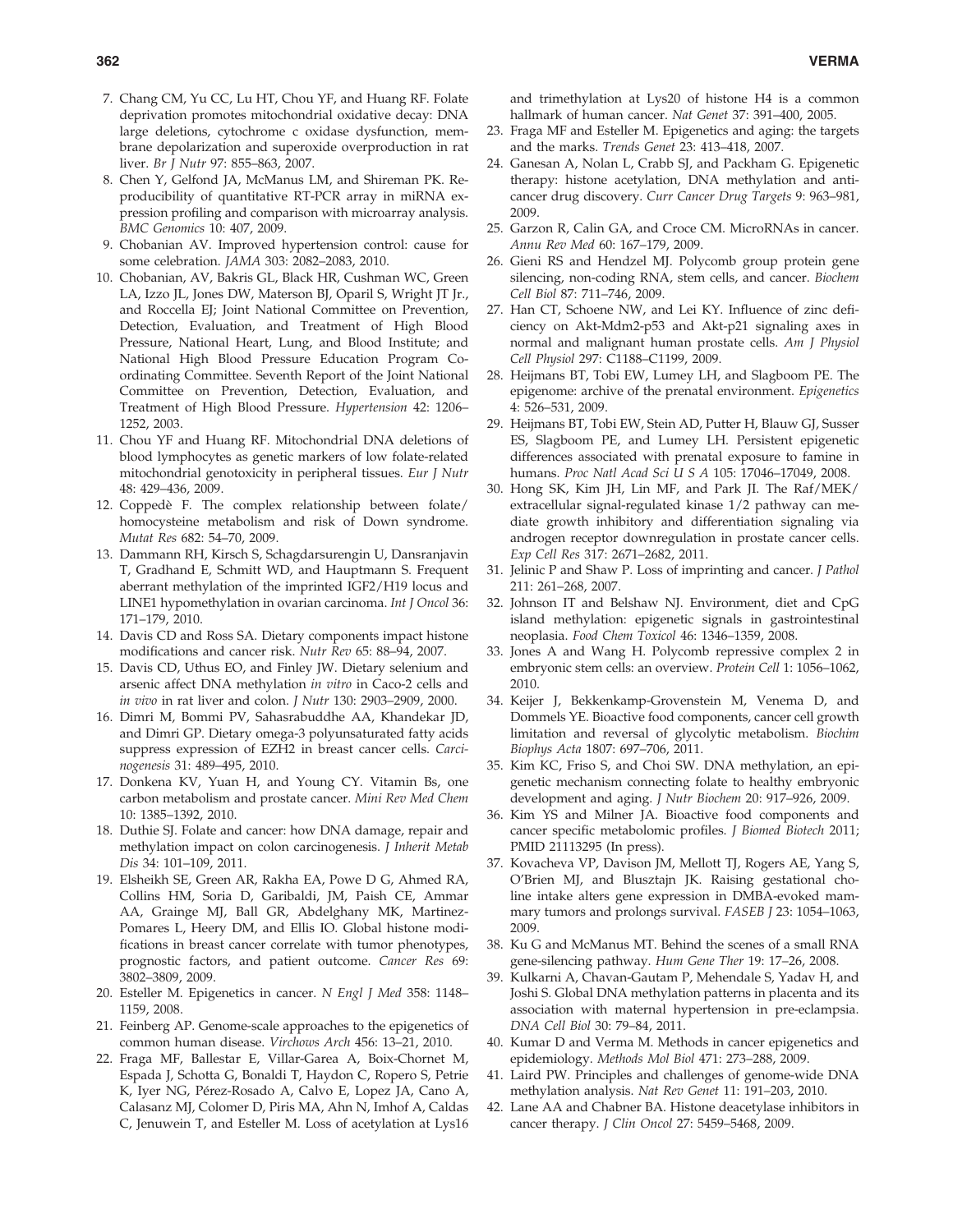- 43. Lara E, Mai A, Calvanese V, Altucci L, Lopez-Nieva P, Martinez-Chantar ML, Varela-Rey M, Rotili D, Nebbioso A, Ropero S, Montoya G, Oyarzabal J, Velasco S, Serrano M, Witt M, Villar-Garea A, Imhof A, Mato JM, Esteller M, and Fraga MF. Salermide, a sirtuin inhibitor with a strong cancer-specific proapoptotic effect. Oncogene 28: 781–791, 2009.
- 44. Li Y, Wang Z, Kong D, Li R, Sarkar SH, and Sarkar FH. Regulation of Akt/FOXO3a/GSK-3beta/AR signaling network by isoflavone in prostate cancer cells. J Biol Chem 283: 27707–27716, 2008.
- 45. Li N, Ye M, Li Y, Yan Z, Butcher LM, Sun J, Han X, Chen Q, Zhang X, and Wang J. Whole genome DNA methylation analysis based on high throughput sequencing technology. Methods 52: 203–212, 2010.
- 46. Li Y, Zhu J, Tian G, Li N, Li Q, Ye M, Zheng H, Yu J, Wu H, Sun J, Zhang H, Chen Q, Luo R, Chen M, He Y, Jin X, Zhang Q, Yu C, Zhou G, Sun J, Huang Y, Zheng H, Cao H, Zhou X, Guo S, Hu X, Li X, Kristiansen K, Bolund L, Xu J, Wang W, Yang H, Wang J, Li R, Beck S, Wang J, and Zhang X. The DNA methylome of human peripheral blood mononuclear cells. PLoS Biol 8: e1000533, 2010.
- 47. Lin YW, Chen HM, and Fang JY. Gene silencing by the Polycomb group proteins and associations with cancer. Cancer Invest 29: 187–195, 2011.
- 48. Link A, Balaguer F, and Goel A. Cancer chemoprevention by dietary polyphenols: promising role for epigenetics. Biochem Pharmacol 80: 1771–1792, 2010.
- 49. Lopatina NG, Vanyushin BF, Cronin GM, and Poirier LA. Elevated expression and altered pattern of activity of DNA methyltransferase in liver tumors of rats fed methyl-deficient diets. Carcinogenesis 19: 1777–1781, 1998.
- 50. Lustberg MB and Ramaswamy B. Epigenetic targeting in breast cancer: therapeutic impact and future direction. Drug News Perspect 22: 369–381, 2009.
- 51. Ma X, Ezzeldin HH, and Diasio RB. Histone deacetylase inhibitors: current status and overview of recent clinical trials. Drugs 69: 1911–1934, 2009.
- 52. Marik R, Allu M, Anchoori R, Stearns V, Umbricht CB, and Khan S. Potent genistein derivatives as inhibitors of estrogen receptor alpha-positive breast cancer. Cancer Biol Ther 11: 883–892, 2011.
- 53. Marson CM. Histone deacetylase inhibitors: design, structureactivity relationships and therapeutic implications for cancer. Anticancer Agents Med Chem 9: 661–692, 2009.
- 54. Matsuoka T, Adair JE, Lih FB, Hsi LC, Rubino M, Eling TE, Tomer KB, Yashiro M, Hirakawa K, Olden K, and Roberts JD. Elevated dietary linoleic acid increases gastric carcinoma cell invasion and metastasis in mice.Br J Cancer 103: 1182– 1191, 2010.
- 55. Meeran SM, Ahmed A, and Tollefsbol TO. Epigenetic targets of bioactive dietary components for cancer prevention and therapy. Clin Epigenetics 1: 101–116, 2010.
- 56. Millis RM. Epigenetics and hypertension. Curr Hypertens Rep 13: 21–28, 2011.
- 57. Milner JA. Nutrition and cancer: essential elements for a roadmap. Cancer Lett 269: 189–198, 2008.
- Nafee TM, Farrell WE, Carroll WD, Fryer AA, and Ismail KM. Epigenetic control of fetal gene expression. BJOG 115: 158–168, 2008.
- 59. Pitchakarn P, Suzuki S, Ogawa K, Pompimon W, Takahashi S, Asamoto M, Limtrakul P, and Shirai T. Induction of G1 arrest and apoptosis in androgen-dependent human prostate cancer by Kuguacin J, a triterpenoid from Momordica charantia leaf. Cancer Lett 306: 142–150, 2011.
- 60. Piunti A and Pasini D. Epigenetic factors in cancer development: polycomb group proteins. Future Oncol 7: 57–75, 2011.
- 61. Plagemann A, Harder T, Brunn M, Harder A, Roepke K, Wittrock-Staar M, Ziska T, Schellong K, Rodekamp E, Melchior K, and Dudenhausen JW. Hypothalamic proopiomelanocortin promoter methylation becomes altered by early overfeeding: an epigenetic model of obesity and the metabolic syndrome. J Physiol 587: 4963–4976, 2009.
- 62. Pogribny IP, Ross SA, Wise C, Pogribna M, Jones EA, Tryndyak VP, James SJ, Dragan YP, and Poirier LA. Irreversible global DNA hypomethylation as a key step in hepatocarcinogenesis induced by dietary methyl deficiency. Mutat Res 593: 80–87, 2006.
- 63. Poirier LA. Methyl group deficiency in hepatocarcinogenesis. Drug Metab Rev 26: 185–199, 1994.
- 64. Powolny AA, Bommareddy A, Hahm ER, Normolle DP, Beumer JH, Nelson JB, and Singh SV. Chemopreventative potential of the cruciferous vegetable constituent phenethyl isothiocyanate in a mouse model of prostate cancer. J Natl Cancer Inst 103: 571–584, 2011.
- 65. Rodriguez RM and Fraga MF. Aging and cancer: are sirtuins the link? Future Oncol 6: 905–915, 2010.
- 66. Ross SA. Evidence for the relationship between diet and cancer. Exp Oncol 32: 137–142, 2010.
- 67. Ross SA, Dwyer J, Umar A, Kagan J, Verma M, Van Bemmel DM, and Dunn BK. Introduction: diet, epigenetic events and cancer prevention. Nutr Rev 66 Suppl 1: S1–S6, 2008.
- 68. Strakovsky RS, Zhou D, and Pan YX. A low-protein diet during gestation in rats activates the placental mammalian amino acid response pathway and programs the growth capacity of offspring. J Nutr 140: 2116–2120, 2010.
- 69. Szulwach KE, Li X, Smrt RD, Li Y, Luo Y, Lin L, Santistevan NJ, Li W, Zhao X, and Jin P. Cross talk between microRNA and epigenetic regulation in adult neurogenesis. J Cell Biol 189: 127–141, 2010.
- 70. Timp W, Levchenko A, and Feinberg AP. A new link between epigenetic progenitor lesions in cancer and the dynamics of signal transduction. Cell Cycle 8: 383–390, 2009.
- 71. Tobi EW, Heijmans BT, Kremer D, Putter H, Delemarre-van de Waal HA, Finken MJ, Wit JM, and Slagboom PE. DNA methylation of IGF2, GNASAS, INSIGF and LEP and being born small for gestational age. Epigenetics 6: 171–176, 2011.
- 72. Tobi EW, Lumey LH, Talens RP, Kremer D, Putter H, Stein AD, Slagboom PE, and Heijmans BT. DNA methylation differences after exposure to prenatal famine are common and timing- and sex-specific. Hum Mol Genet 18: 4046–4053, 2009.
- 73. Traka MH, Spinks CA, Doleman JF, Melchini A, Ball RY, Mills RD, and Mithen RF. The dietary isothiocyanate sulforaphane modulates gene expression and alternative gene splicing in a PTEN null preclinical murine model of prostate cancer. Mol Cancer 9: 189–194, 2010.
- 74. Ulrich CM. Folate and cancer prevention—where to next? Counterpoint. Cancer Epidemiol Biomarkers Prev 17: 2226– 2230, 2008.
- 75. Vaquero A. The conserved role of sirtuins in chromatin regulation. Int J Dev Biol 53: 303–322, 2009.
- 76. Verma M. Viral genes and methylation. Ann N Y Acad Sci 983: 170–180, 2003.
- 77. Verma, M. The human epigenome and cancer. In: Human Genome Epidemiology, 2nd edition, edited by Khoury M, Bedrosian S, Gwinn M, Higgins J, Ioannidis J, and Little J. New York: Oxford University Press, 2010, pp. 551–578.